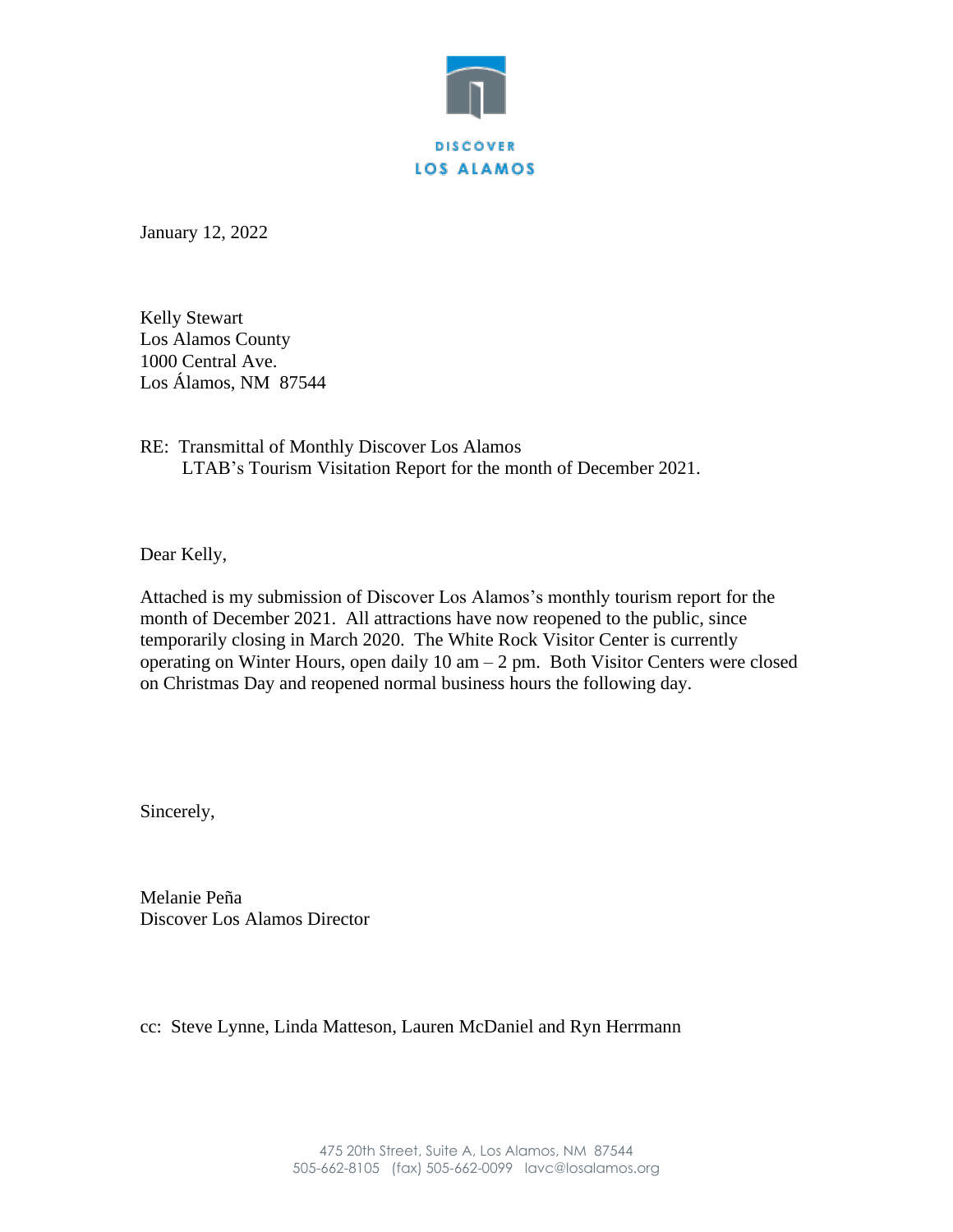

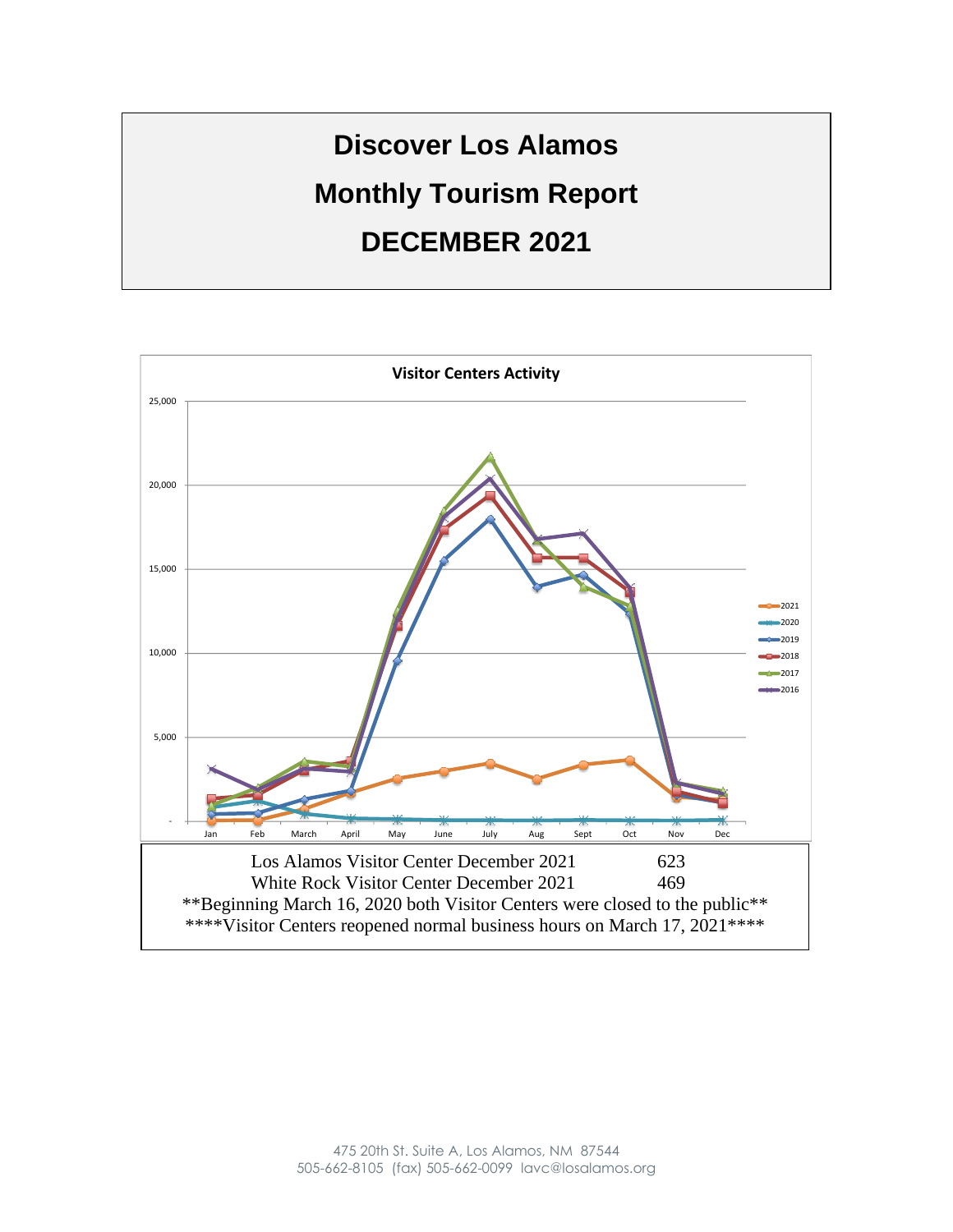

475 20th St. Suite A, Los Alamos, NM 87544 505-662-8105 (fax) 505-662-0099 lavc@losalamos.org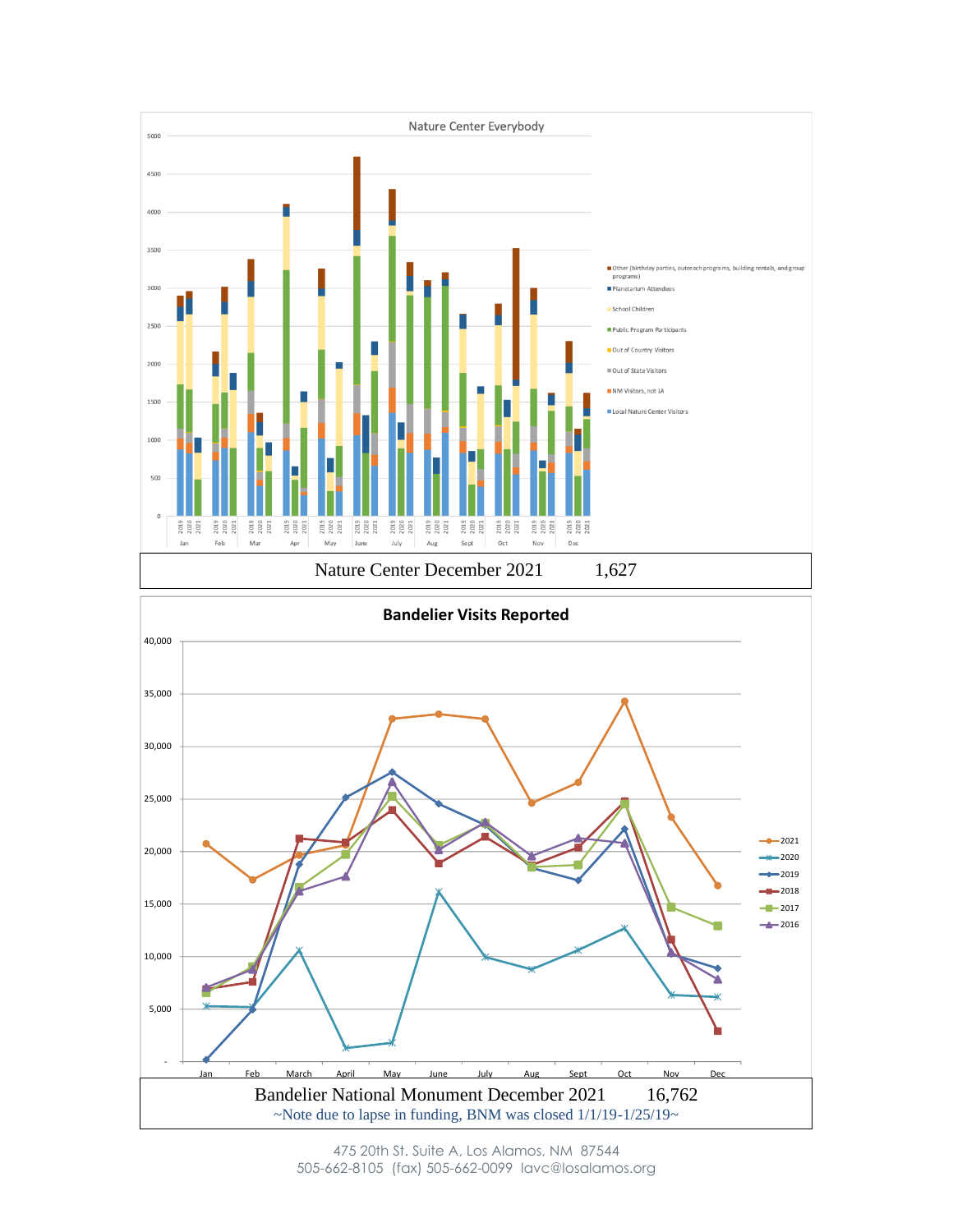

475 20th St. Suite A, Los Alamos, NM 87544 505-662-8105 (fax) 505-662-0099 lavc@losalamos.org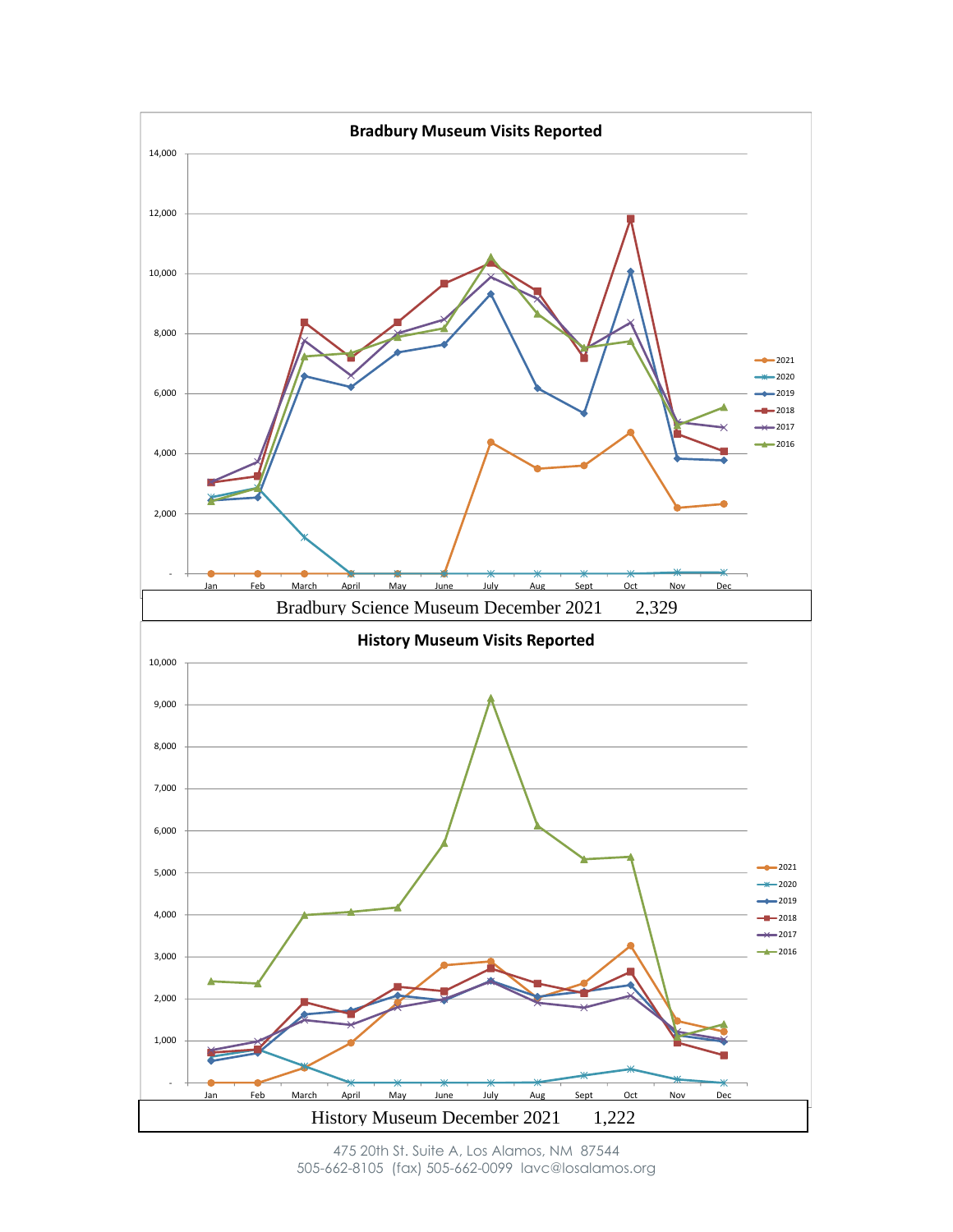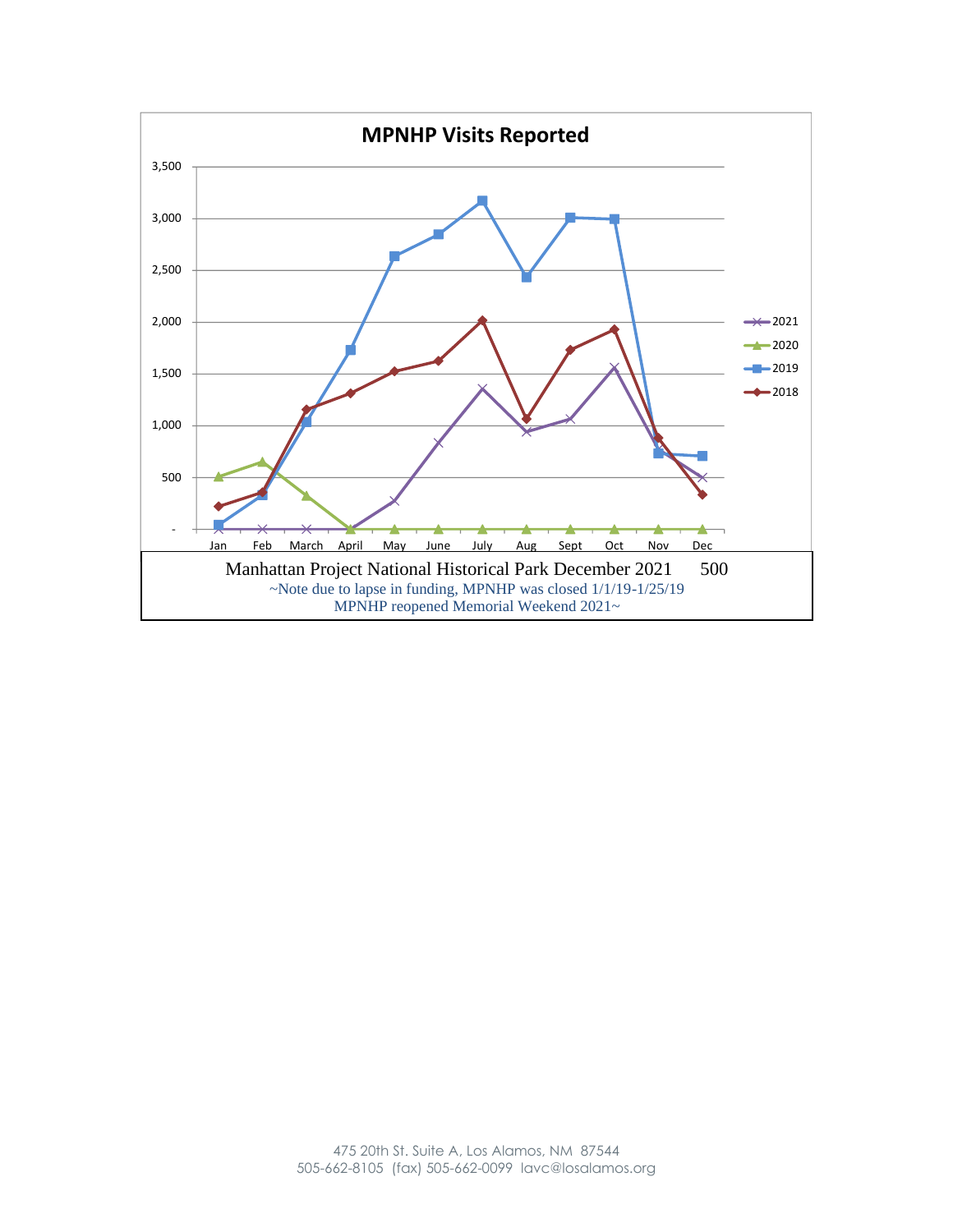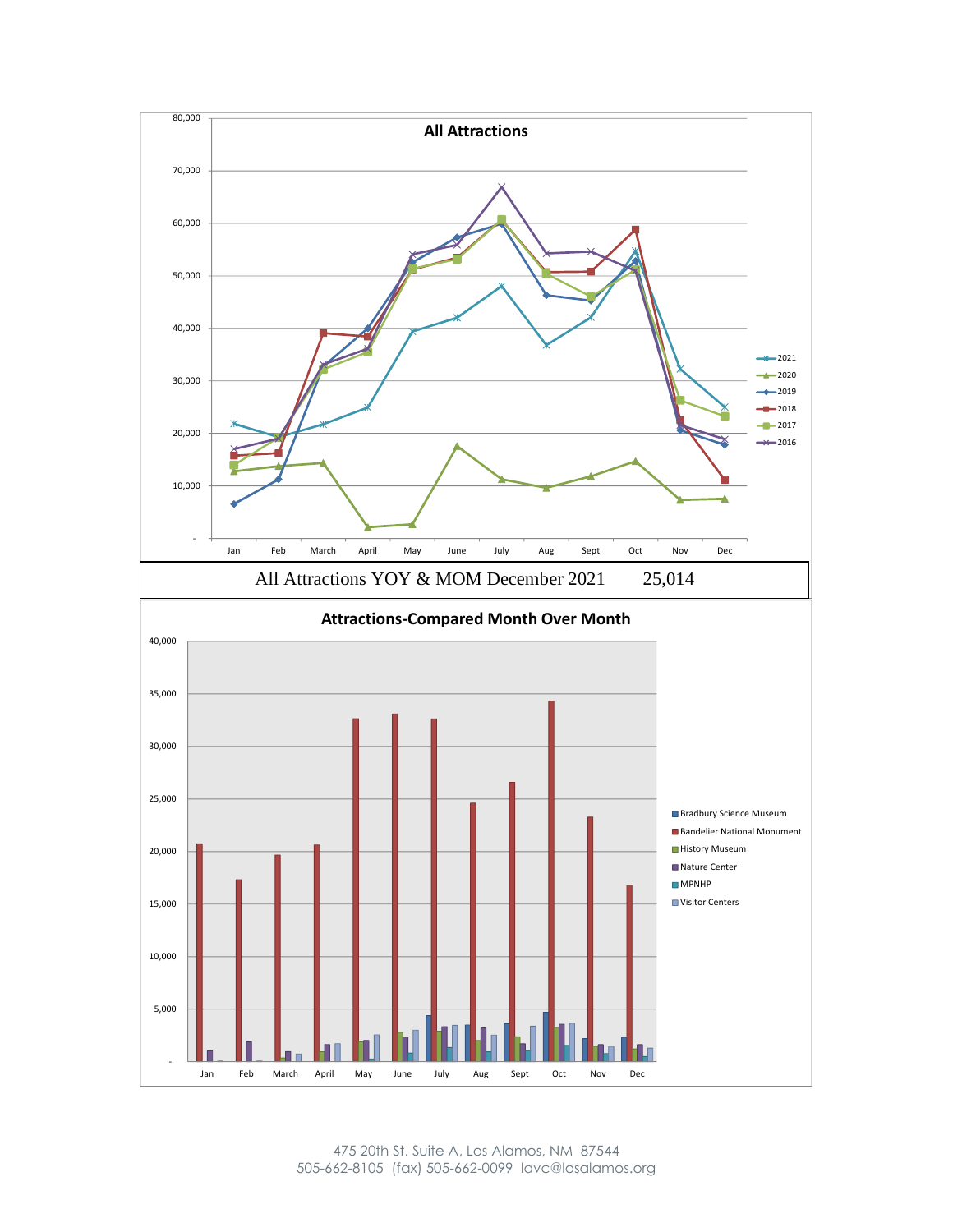## December Narrative Comments:

- All attractions have now reopened to the public, with a few changes to their normal business hours.
- The new Los Alamos Adventure Guide has been delivered to DLA's storage unit. Approximately 11,900 copies are in stock. Fun and Games picked up 50 boxes of the new Los Alamos Adventure Guide in December 2021.
- Event material in kiosks and the displays are updated weekly or as needed by a DLA representative. These contain a weekly Concierge Calendar and restocked with 8-10 different Los Alamos County tourism pamphlets. There are currently **29** in place in both Los Alamos/White Rock.
- All state-managed visitor centers were contacted during the month to ensure they have Los Alamos Visitor Guides in stock. Similarly, local distribution points are also monitored. These are filled by contractor Fun & Games.
- DLA's website www.visitlosalamos.org and events info feeding www.fyilosalamos.com are updated on a weekly basis with events and information.
- DLA recruits, trains, and manages volunteers for a variety of work. There were no volunteer hours logged for the month of December.
- WRVC Business Display Cases featured the Nature Center (PEEC), Gadgets (Bradbury Science Museum), History Museum, Flower's by Gillian, Seeking Chameleon, Rose Chocolatier, Metzger's, Pet Pangaea, Hampton Inn & Suites, High Mesa Dental Arts, LA Doghouse, Hilltop Spa and Fran Stoval were on display for the month of December. The large display featured The Los Alamos History Museum.
- In December, DLA helped the following groups/events requesting assistance in promoting and planning their upcoming planned and/or potential events in 2021. In addition to providing materials and information, requests are also made for permission-based emails customized for each group. Not all groups choose this promo.
	- o projectY coworking space- 10 welcome bags
	- o Bathtub Row Brewing Coop- 30 welcome bags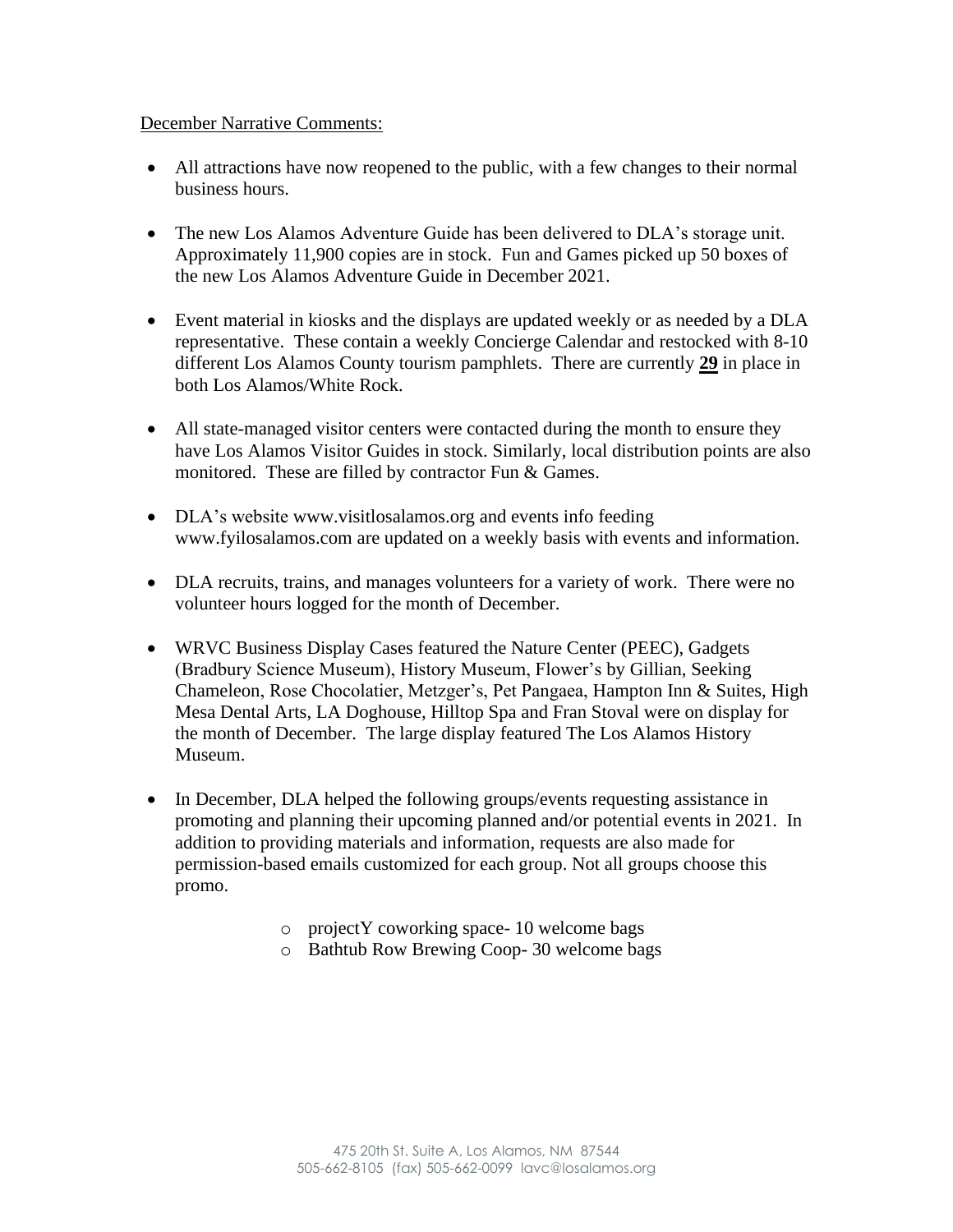December 2021:

- 32 www.visitlosalamos.org online Adventure Guide requests.
- 26 Adventure Guides sent for Texas Monthly inquiries from Sunny 505.

## **Analysis of Visitor Surveys**

## December 2021

Sample size = Total of **59** combined LAVC & WRVC Sign in Sheets (Not all categories were marked)

- ✓ *Length of Stay*
	- 38 entries reported a day trip
	- 10 entries reported overnight stays
- ✓ *First Time Visit to Los Alamos*
	- $33$  entries reported  $1<sup>st</sup>$  time to Los Alamos
	- 13 entries reported a return visit to Los Alamos
- $\checkmark$  For the month of September, both visitor centers collected a total of (59) registration sheets and visitors indicated these reasons for visiting.
	- Bandelier National Monument 27
	- Manhattan Project/MPNHP 30
	- Bradbury/History Museum 23
	- Nature Center 7
	- Scenery/Recreation/Sports 10
	- Business/Family/Friends 14
	- Other: Visitor Center Rock Display, Exploring the area, House hunting.
- $\checkmark$  The most prevalent states of origin in chronological order are from Texas, California, Colorado, Arizona, New Jersey, Alaska, Tennessee, and Maryland.
- $\checkmark$  The most prevalent foreign countries of origin, there were from Canada.
- $\checkmark$  The most prevalent cities in New Mexico visiting Los Alamos were from Albuquerque, Santa Fe, Artesia and Cochiti Lake.